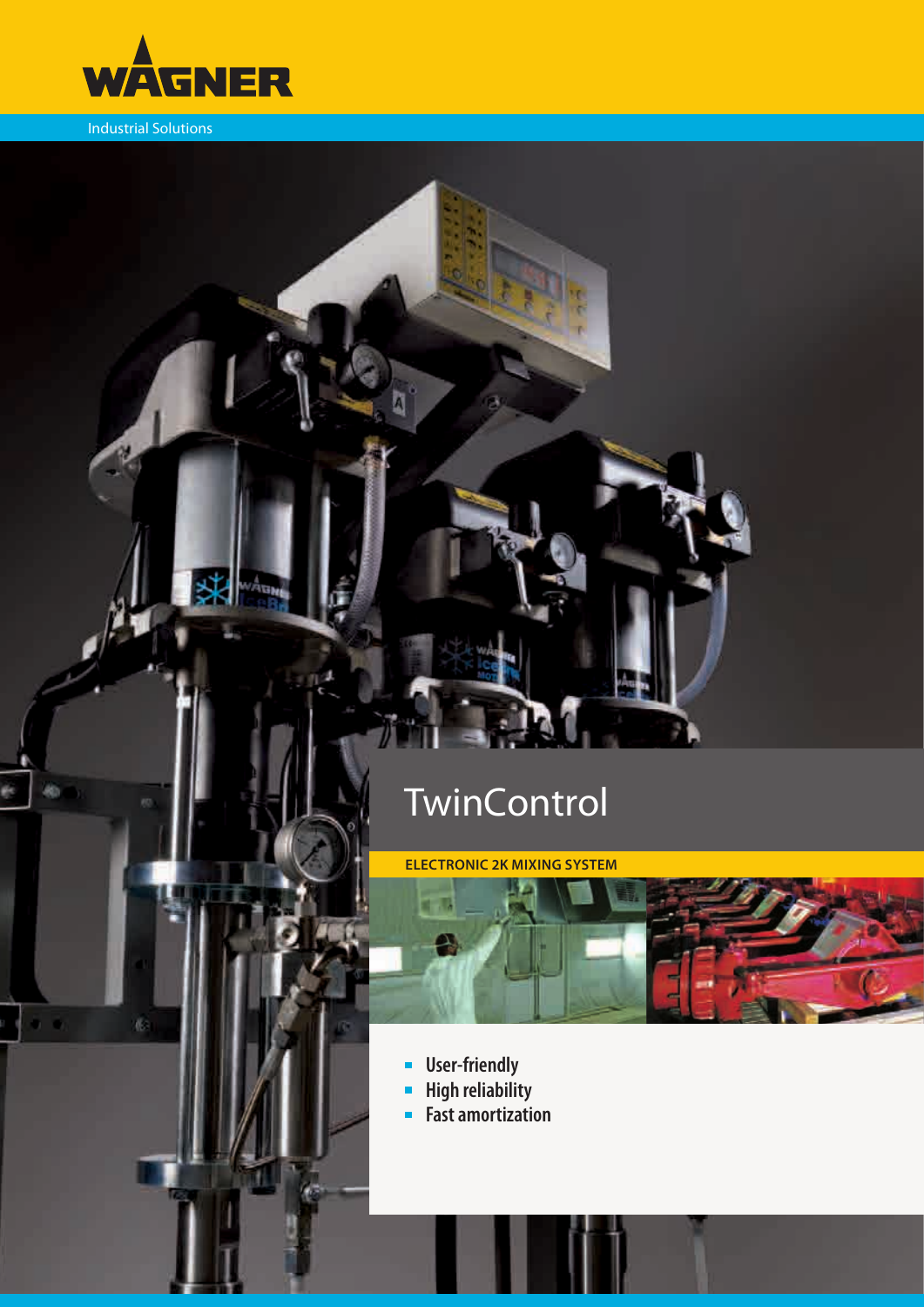### WAGNER: expertise in 2K

With the TwinControl, WAGNER offers a unique entry solution for 2K applications. The portable TwinControl is an economical, compact and easy-to-use system for a wide range of demands, including high viscosity material applications and high delivery rates.

The external Magnetic Stroke Meter is an effective alternative to gear flow meters and allows mixing ratios up to 20:1 with a high ± 2 % precision. As a result, TwinControl is the perfect solution to mixing and applying 2K materials in the wood, plastic and metal industries, especially for protective coating requirements.





Note: Flushing pump not shown in the scheme

### The working scheme

Two IceBreaker® piston pumps supply the base (A) and the hardener (B). The stroke meters measure the quantity of the A and B materials delivered and send a signal to the electronic control box. The system automatically controls an injection valve, which doses the B component in the requested proportion according to the mixing ratio.

- Electronic control box
- **2** Electric signal from stroke meter A
- **3** Electric signal from stroke meter B
- **4** Pneumatic signal to valve A
- **5** Pneumatic signal to valve B (injection)
- **6** Valves A and B
- **7** Static mixer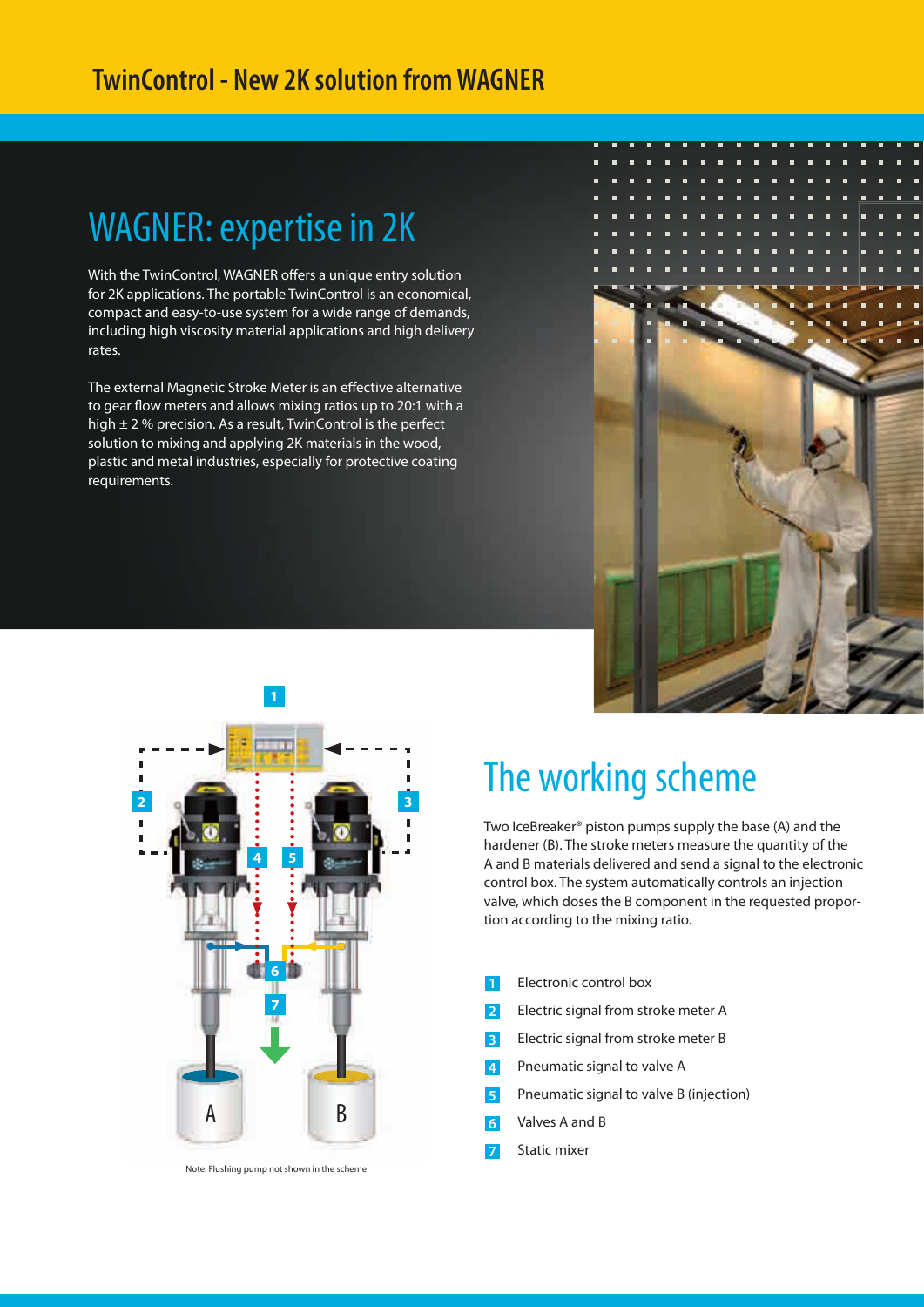#### **Great advantages**

# TwinControl: the simple way to mix 2K









#### USER-FRIENDLY

TwinControl will show you how easy it is to handle 2K materials. Connect the unit, set the main parameters, push the Start button - and start working!

#### HIGH RELIABILITY

TwinControl is perfect even for critical applications such as abrasive materials, reactive paints, high viscosity materials and high delivery rates.

The special software prevents off-ratio spraying and controls all working parameters to ensure a consistent and precise mixing quality.

#### FAST AMORTIZATION

- $\blacksquare$  No reworks or rejects due to off-ratio spraying
- No mixed material left unused. Mix only what is required
- $\blacksquare$  Reduction in time for manual cleaning and mixing procedures
- $\blacksquare$  Increase in productivity
- $\blacksquare$  Substantial reduction in paint waste and solvent consumption
- Reduced maintenance
- **Material consumption monitoring**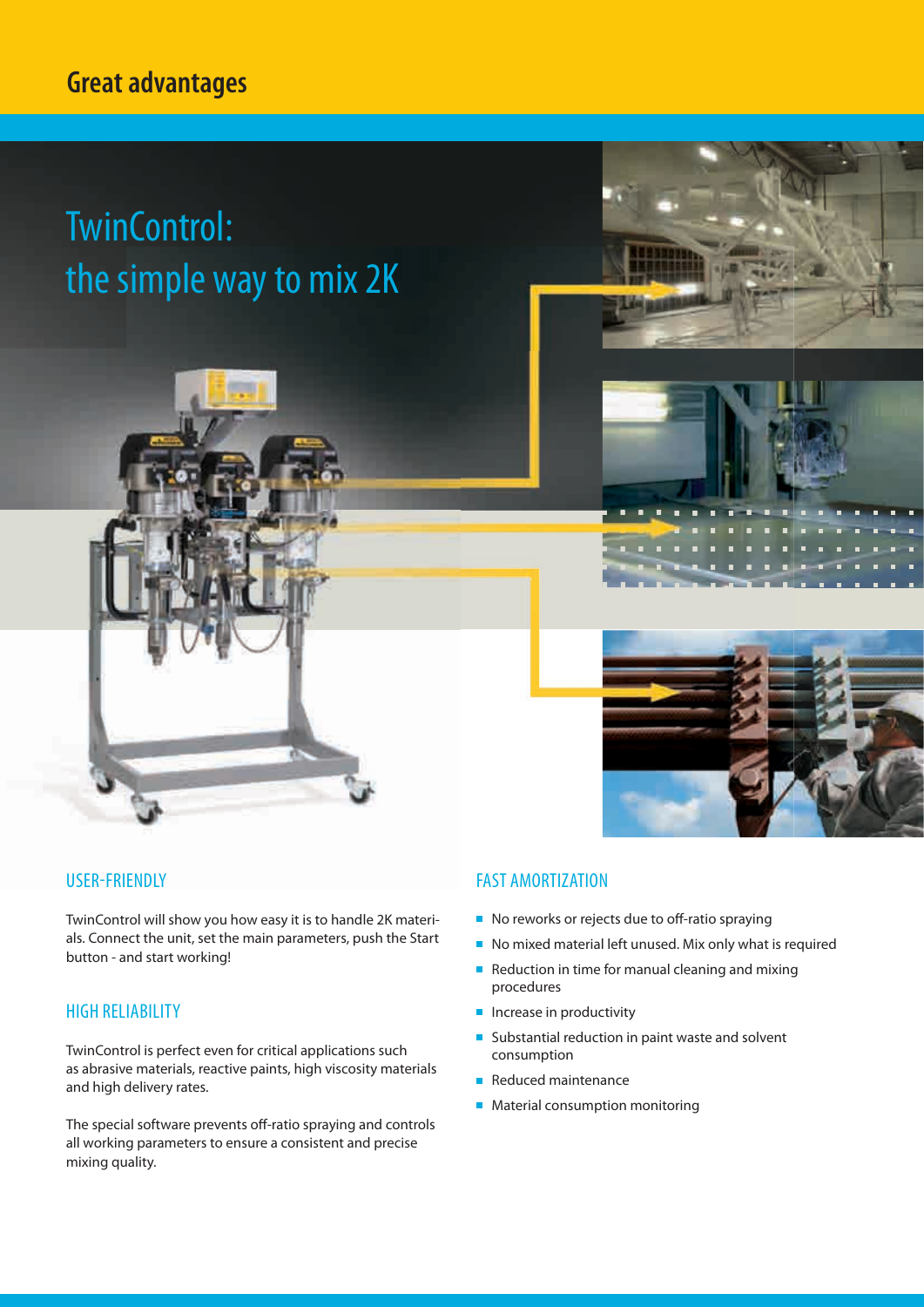#### **Easy to install, easy to use**

### TwinControl: innovative solutions

TwinControl is designed to improve your daily workflow. The unit combines innovative components like the Magnetic Stroke Meter with the superior WAGNER IceBreaker<sup>®</sup> pumps<sup>\*</sup>.

- **1** The patented Magnetic Stroke Meter ensures high reliability even with high viscosity materials and high delivery rates.
- **2** All the working parameters – mixing ratio, flushing procedures, pot life time – are intuitively adjustable using simple icon buttons on the control box.
- **3** User-friendly and "language-neutral" control panel: only three buttons (Start – Stop – Flushing) are needed on a daily basis!



- **4** Automatic flushing process: just press a button to clean the mixer, hose and gun. Easy and fast operation.
- **5** The powerful IceBreaker® piston pumps ensure high performance and reliability. The patented air motors do not suffer from icing problems and ensure smooth operation without interruptions. Special anti-abrasion materials guarantee a long fluid section life.
- 6 Mixing block: specifically designed to minimize the volume and improve flush efficiency and mixture homogeneity.
- **7** TwinControl units are available on wall brackets, a stand or a heavy-duty trolley to meet all customer requirements.

**BASE**

**7**

**2**

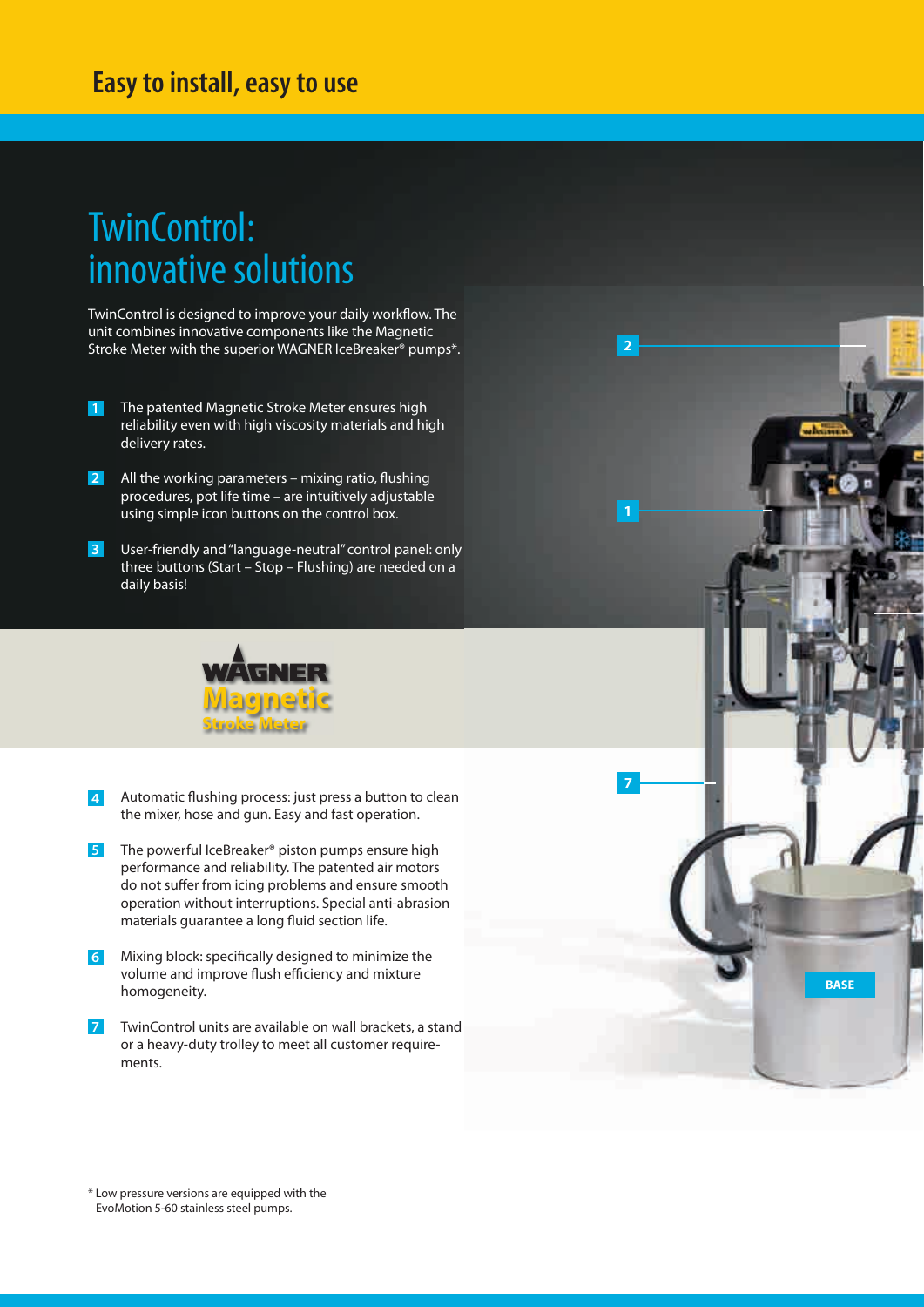

High precision flow measuring

## Magnetic Stroke Meter

In all piston pumps the delivered fluid is precisely metered by the piston motion. The patented Magnetic Stroke Meter detects the exact position of the piston and passes the information to the electronic box, which automatically calculates the instant flow rate value.



#### GREAT ADVANTAGES

- $\blacksquare$  Specifically developed by WAGNER for high precision flow metering.
- The stroke meter is mounted outside of the pump. No contact with the fluid, no wear during operation.
- High reliability, easy maintenance.
- **Pump malfunctions can be detected: leakages,** cavitation, irregular strokes.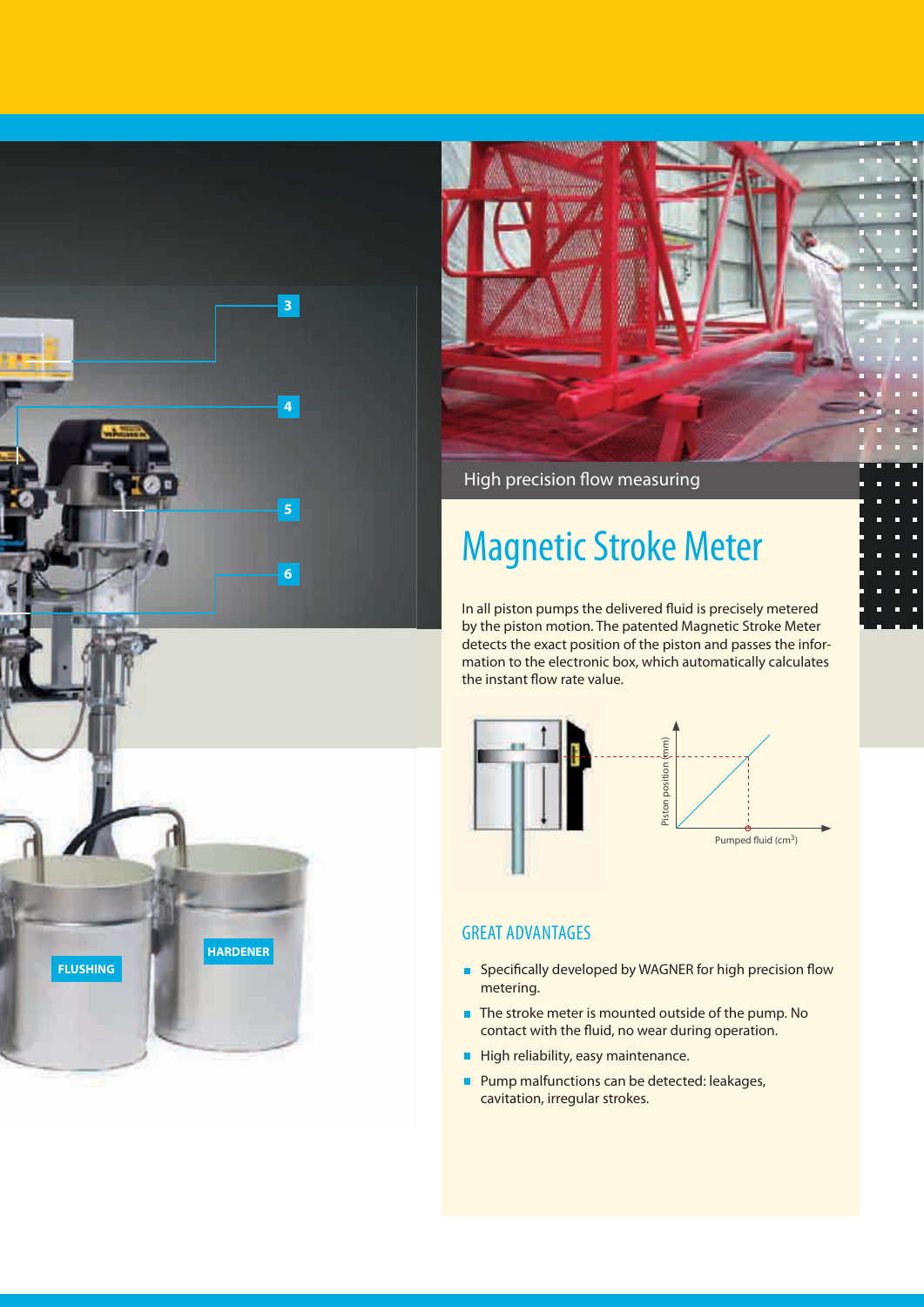#### **A complete range to fit application needs**

### Main functions

- Real time mixing control with off-ratio alarm
- Pot-life monitoring with alarm
- $\blacksquare$  Automatic flushing process
- $\blacksquare$  Real time delivery rate display
- **Mixing accuracy display**
- Material consumption monitoring
- **Pump diagnosis system: pre-alarm and alarm in** case of pump malfunction
- Gun Flush Box connection optional

All the working parameters can be set directly on the control panel. A 3-level password prevents unauthorized personnel from monitoring sensitive data.





TwinControl 75-150 / 75-150 on stand



TwinControl 48-110 / 48-110 on heavy duty trolley with paint heaters (optional)



TwinControl 5-60 / 5-60 on stand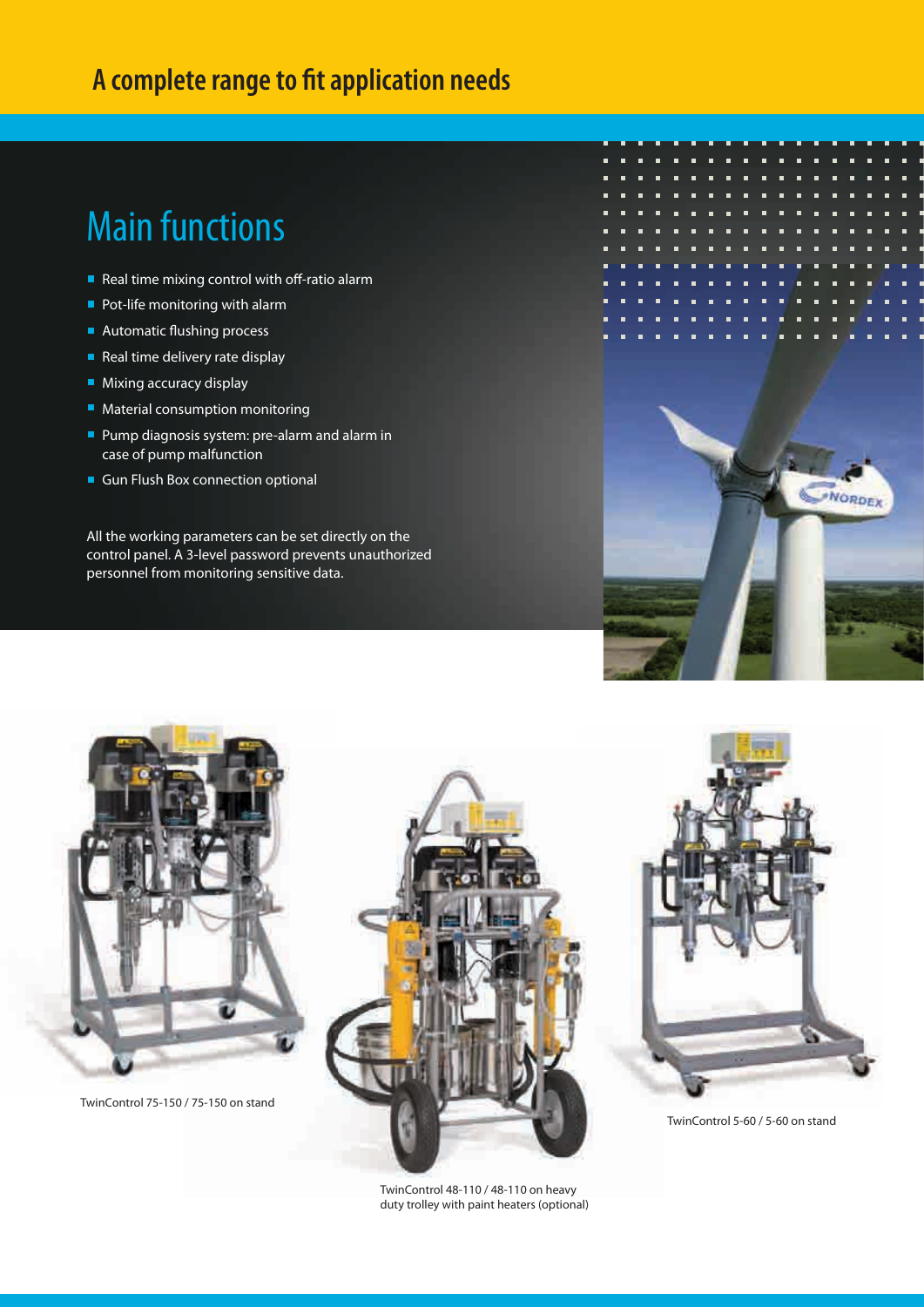### **The right TwinControl for your purpose**

### Select your TwinControl

With delivery rates from 1.2 l/min to 18 l/min and operating pressures from 8 to 530 bar, TwinControl is suitable for AirSpray, AirCoat and Airless application of 2K water- and solvent-based materials in metal, wood and general protective coating processes.

Models with air supply only (turbine version) are available for hazardous areas. Versions with electrical supply are suitable for non-hazardous applications.

#### TwinControl selection chart

### **TwinControl**

| <b>Pump A</b> | <b>Pump B</b> | <b>Mixing ratio</b> | <b>Max working</b><br>pressure | <b>Flow rate at</b><br>1:1 mix ratio | <b>Flow rate at</b><br>4:1 mix ratio | Flow rate at<br>10:1 mix ratio | <b>Flow rate at</b><br>20:1 mix ratio |
|---------------|---------------|---------------------|--------------------------------|--------------------------------------|--------------------------------------|--------------------------------|---------------------------------------|
| $5 - 60$      | $5 - 60$      | $0.1:1 - 20:1$      | 40 bar                         | $3.6$ $I/min$                        | $2.3$ $I/min$                        | $2.0$ $l/min$                  | $1.9$ $l/min$                         |
| $18 - 40$     | $18 - 40$     | $0.1:1 - 20:1$      | 144 bar                        | $2.4$ $l/min$                        | $1.5$ $I/min$                        | $1.3$ $I/min$                  | $1.2$ $l/min$                         |
| $28 - 40$     | $28 - 40$     | $0.1:1 - 20:1$      | $224$ bar                      | $2.4$ $l/min$                        | $1.5$ $I/min$                        | $1.3$ $I/min$                  | $1.2$ $l/min$                         |
| $35 - 70$     | $35 - 70$     | $0.1:1 - 20:1$      | 250 bar                        | $4.2$ $l/min$                        | $2.6$ $I/min$                        | $2.3$ $I/min$                  | $2.2$ $I/min$                         |
| 35-150        | $35 - 70$     | $0.1:1 - 20:1$      | 270 bar                        | $6.6$ $I/min$                        | $5.0$ $l/min$                        | $4.7$ $l/min$                  | 4.6 $l/min$                           |
| 48-110        | 48-110        | $0.1:1 - 20:1$      | 370 bar                        | $6.6$ $I/min$                        | $4.1$ $l/min$                        | $3.6$ $I/min$                  | $3.4$ $l/min$                         |
| 75-150        | 75-150        | $0.1:1 - 10:1$      | 530 bar                        | $9.0$ $l/min$                        | 5.6 $l/min$                          | $4.9$ $l/min$                  | $\overline{\phantom{a}}$              |
| 72-300        | $75 - 150$    | $0.1:1 - 10:1$      | 530 bar                        | $13.5$ $I/min$                       | $10.1$ $l/min$                       | $9.5$ $I/min$                  | $\overline{\phantom{a}}$              |
| 72-300        | 72-300        | $0.1:1 - 10:1$      | 530 bar                        | 18.0 l/min                           | $11.2$ $l/min$                       | $9.9$ $I/min$                  | $\overline{\phantom{a}}$              |

Mixing precision: ± 2%

Pump max. speed: 30 DS/min (recommended for continuous operation)

#### APPLICATION AREAS

- Trucks, buses and other commercial vehicles
- $\blacksquare$  Protective coatings
- Agriculture, construction and earth moving vehicles
- **Metal industry**
- **Rail cars**
- Wind turbines
- **Wood industry**
- **Plastic industry**

#### PROCESSABLE MATERIALS

- Low, medium and high viscosity materials
- Water- and solvent-based materials
- 2K epoxy lacquers and primers
- 2K PUR lacquers and primers
- 2K High Solids